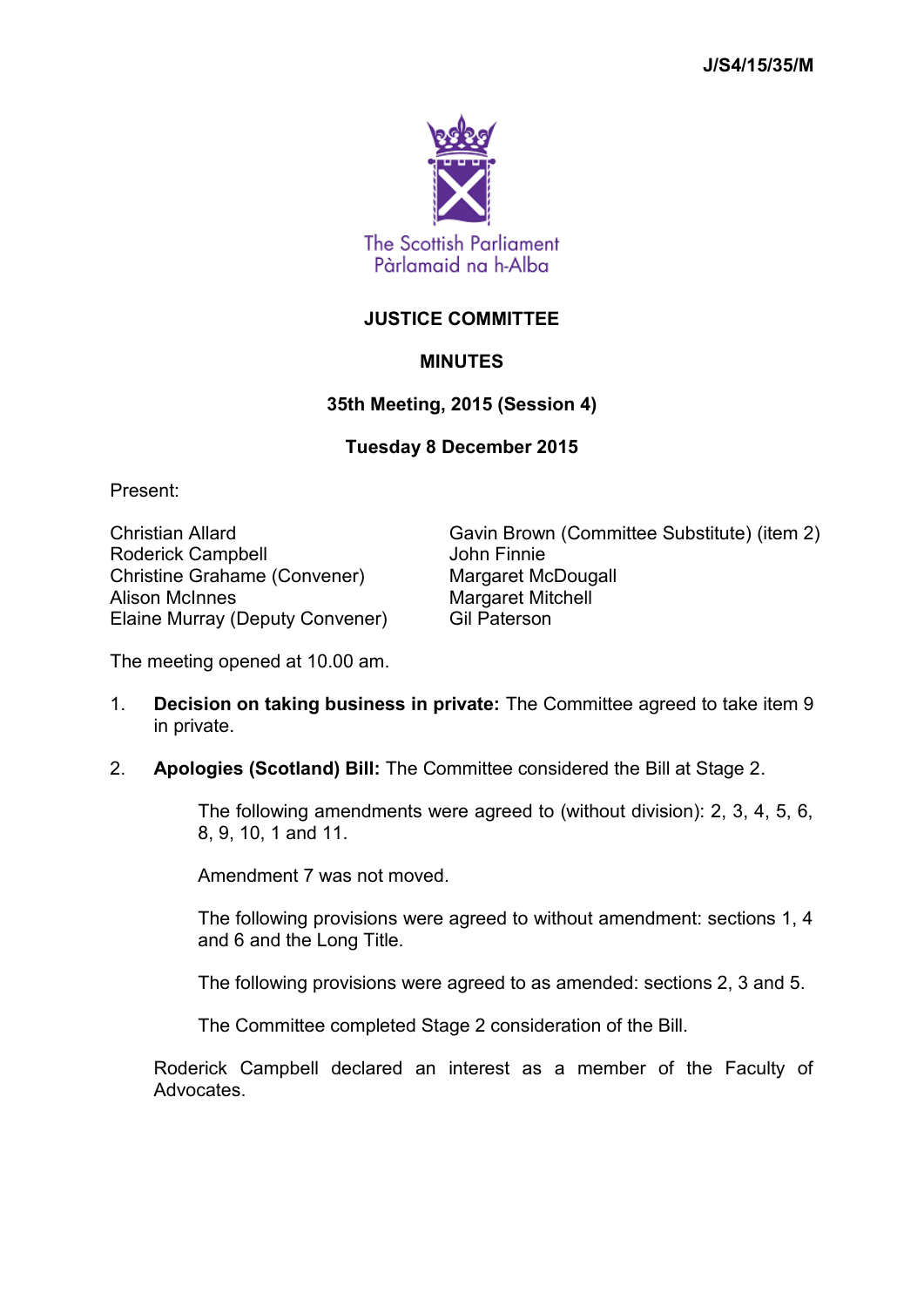3. **Subordinate legislation:** The Committee took evidence on the Victims' Rights (Scotland) Regulations 2015 [draft] from—

> Paul Wheelhouse, Minister for Community Safety and Legal Affairs, Neil Robertson, EU Criminal Justice Team, Graham Ackerman, Victims and Witnesses Team, and Craig McGuffie, Directorate for Legal Services, Scottish Government.

4. **Subordinate legislation:** Paul Wheelhouse (Minister for Community Safety and Legal Affairs) moved—

> S4M-14801—That the Justice Committee recommends that the Victims' Rights (Scotland) Regulations 2015 [draft] be approved.

The motion was agreed to.

5. **Subordinate legislation:** The Committee took evidence on the Justice of the Peace Courts (Special Measures) (Scotland) Order 2015 [draft] from—

> Paul Wheelhouse, Minister for Community Safety and Legal Affairs, Scottish Government.

6. **Subordinate legislation:** Paul Wheelhouse (Minister for Community Safety and Legal Affairs) moved—

> S4M-14802—That the Justice Committee recommends that the Justice of the Peace Courts (Special Measures) (Scotland) Order 2015 [draft] be approved.

The motion was agreed to.

7. **Abusive Behaviour and Sexual Harm (Scotland) Bill:** The Committee took evidence on the Bill at Stage 1 from—

Rt Hon Lord Carloway, Lord Justice Clerk;

Sheriff Gordon Liddle, Vice President, Sheriffs' Association.

8. **Subordinate legislation:** The Committee considered the following negative instruments—

Sheriff Appeal Court Fees Order 2015 (SSI 2015/379);

Civil Legal Aid (Scotland) (Miscellaneous Amendments) Regulations 2015 (SSI 2015/380);

Scottish Tribunals (Eligibility for Appointment) Regulations 2015 (SSI 2015/381);

Act of Sederunt (Fees of Solicitors in the Sheriff Appeal Court) 2015 (SSI 2015/387).